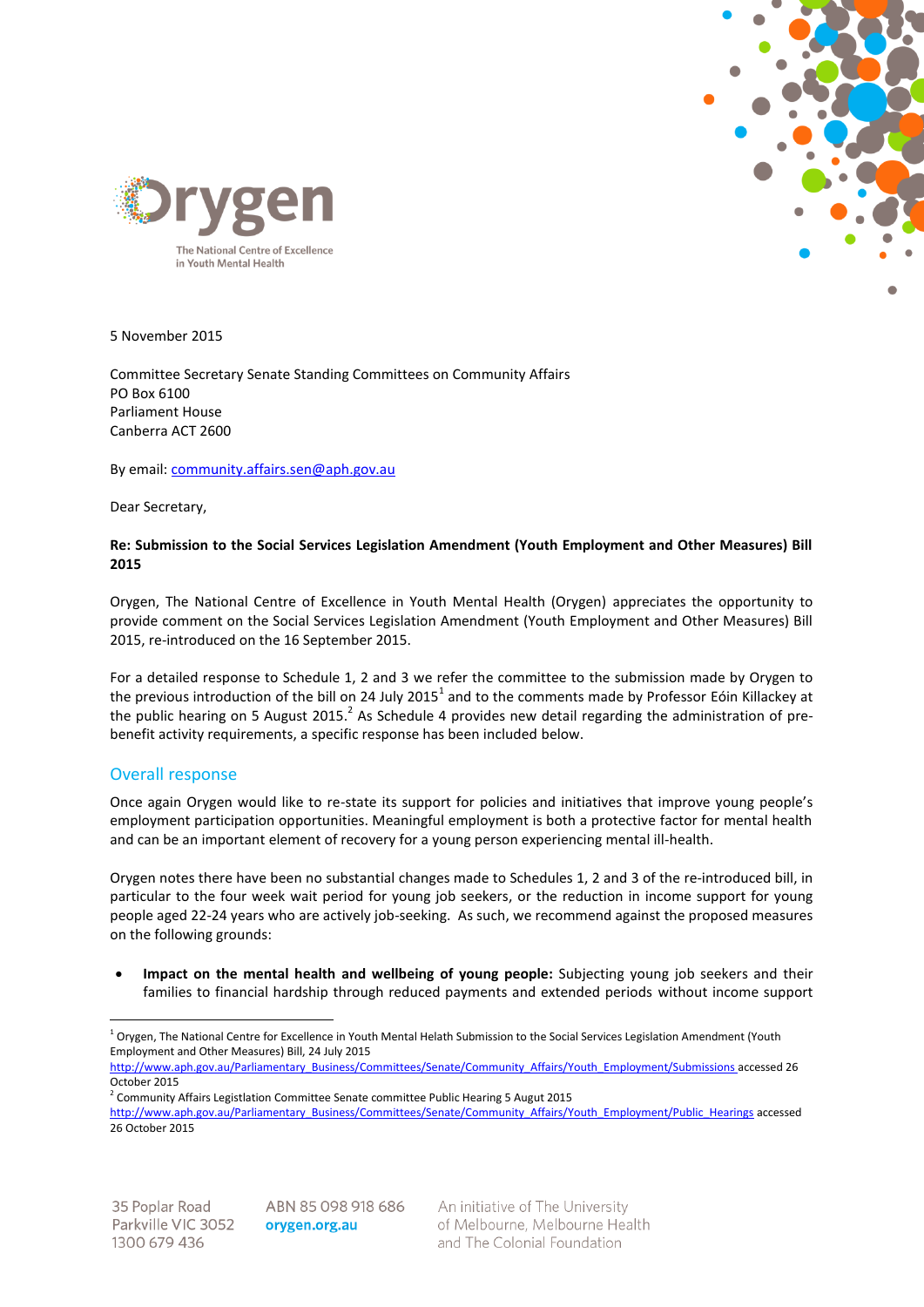may introduce or compound vulnerability, risking a young person's mental health and wellbeing over time<sup>3</sup> and placing their family relationships under duress. This may also lead to an increased demand for community and mental health services, potentially reducing the financial savings from these measures. There is no evidence that the \$8.1 million in emergency relief funding would be directed to these types of services or would be sufficient to address demand.

- **Lack of evidence to support the wait period measure:** As raised a number of times in Orygen's previous submission, and by a wide range of key community stakeholders, there is no clear evidence that these measures would improve employment outcomes for young people. It has been noted that the New Zealand model, on which the evidence for introducing these measures are based, is actually not comparable.<sup>4</sup> Strong evidence of improved employment outcomes for young people experiencing mental ill-health does exist however for the Individual Placement Support (IPS) program.  $5$
- **Questionable compatibility to the human rights of young people (including the right to equality and non-discrimination and the right to social security and an adequate standard of living):** On this matter Orygen refers to the Human Rights Committee position (as outlined in the bill's digest) that the statement of compatibility of the four week waiting period measure 'in the absence of sufficient protections was not the least rights restrictive means of achieving the Government's objective' (p5). Further, the committee identified that the costs involved in meeting the additional activity requirements (introduced in Schedule 4) potentially compound the limitations on a young person's right to an adequate standard of living.
- **Impact on young people's ability to find work:** Rather than the increased wait period acting as an incentive to work, Orygen again refers to research which shows that a lack of income can impact on a young person's capacity to meet job seeking requirements and look for employment.<sup>6</sup> This may be due to limited access to transportation and the impact of financial stress on mental health, potentially triggering or exacerbating depression and anxiety. As the level of income support for Newstart is already well below the poverty line, further reduction to these rates (along with a period of no income support) could increase the barriers to finding work for young people already experiencing financial hardship.

## Eligibility for wait period exemption

Orygen does acknowledge that the re-introduced Bill now articulates an exemption from the four week waiting period for young people assessed as eligible for Stream B or Stream C employment services i.e. those young people assessed as having multiple barriers to employment and therefore vulnerable to unemployment (e.g. due to location, substance abuse issues, indigenous or refugee status, mental health issues). Instead it will only be applied to young people deemed to be most job-ready and eligible for Stream A services.

While this does afford some assurance that young people with a diagnosed or disclosed mental illness may not be subjected to the four week waiting period, a number of young people with sub-threshold, undisclosed or unrecognised mental ill-health will remain likely to slip through the net.

Orygen is not convinced that the Job Seeker Classification Index to determine 'job-readiness' is an effective tool for identifying experiences of mental ill-health. Young people in particular can have difficulties disclosing or articulating their condition and are at particular risk of misclassification. Indeed it has been estimated that in at least one-third of cases the assessment process misclassifies people with severe mental illness.<sup>7</sup>

orygen.org.au

 $\overline{a}$ <sup>3</sup> Kiely, K (2015) How financial hardship is associated with the onset of mental health problems over time. Soc Psychiatry Psychiatr [Epidemiol.](http://www.ncbi.nlm.nih.gov/pubmed/25683473) 2015 Jun;50(6):909-18

<sup>4</sup> Chapple, S When it comes to the four-week wait for the dole, NZ comparisons ring hollow *The Conversation*, 18 September 2015,

accessed 26 October 2015.<br><sup>5</sup> Orygen Youth Health Research Centre (2014) Tell them they're dreaming: Work, Education and Young People with Mental Illness in Australia.

<sup>&</sup>lt;sup>6</sup> C Ey, M Klapdor, M Thomas and P Yeend, Social Services and Other Legislation Amendment (2014 Budget Measures no. 2) Bill 2014, Bills digest, 16, 2014–15, Parliamentary Library, Canberra, 2014, p. 43

 $^7$  Waghorn G et al (2012) 'Earning and learning' in those with psychotic disorders: The second Australian national survey of psychosis. Australian & New Zealand JJournal of Psychiatry 46(8). P774-785